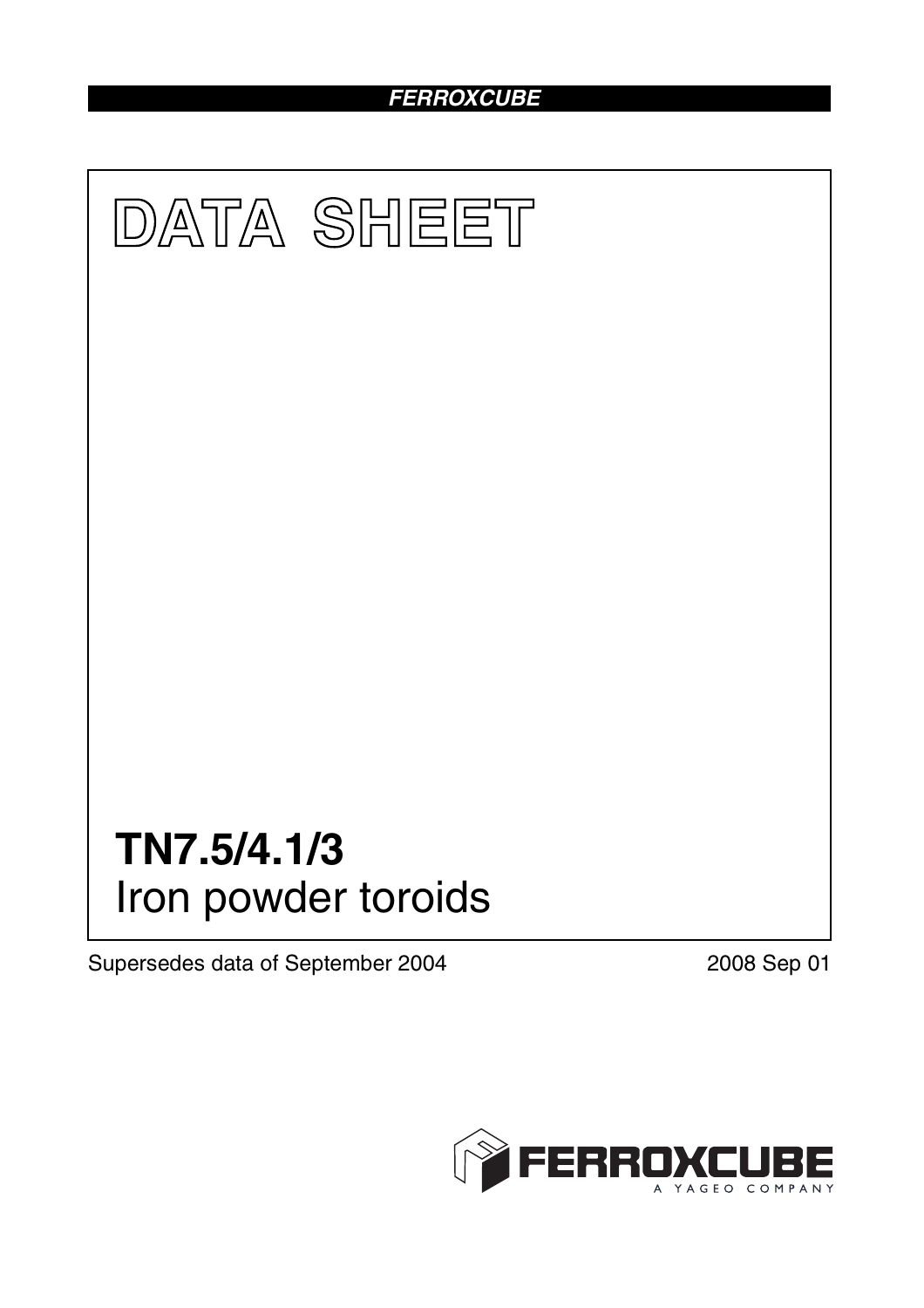# Iron powder toroids TN7.5/4.1/3

## **RING CORES (TOROIDS)**

## **Effective core parameters**

| <b>SYMBOL</b>           | <b>PARAMETER</b> | <b>VALUE</b>  | <b>UNIT</b>     |
|-------------------------|------------------|---------------|-----------------|
| $\Sigma(I/A)$           | core factor (C1) | 3.58          | $mm-1$          |
| $V_{e}$                 | effective volume | 83            | mm <sup>3</sup> |
| $\mathsf{I}_\mathsf{e}$ | effective length | 17.3          | mm              |
|                         | effective area   | 4.81          | mm <sup>2</sup> |
| m                       | mass of core     | $\approx 0.6$ | g               |

#### **Coating**

The cores are coated with polyamide 11 (PA11), flame retardant in accordance with *"UL 94V-2"*; UL file number E 45228 (M).

The colour is white.

Maximum operating temperature is 160 °C.

#### **Isolation voltage**

DC isolation voltage: 1500 V.

Contacts are applied on the edge of the ring core, which is also the critical point for the winding operation.

#### **Ring core data**

| <b>GRADE</b>     | Α <sub>L</sub><br>(nH) | μi           | <b>TYPE NUMBER</b> |
|------------------|------------------------|--------------|--------------------|
| 2P40 sup         | $14 + 10%$             | $\approx 40$ | TN7.5/4.1/3-2P40   |
| 2P50 sup         | $18 + 10\%$            | $\approx 50$ | TN7.5/4.1/3-2P50   |
| 2P65 sup         | $23 + 10%$             | ≈65          | TN7.5/4.1/3-2P65   |
| 2P80<br>$[\sup]$ | $28 + 10%$             | $\approx 80$ | TN7.5/4.1/3-2P80   |
| 2P90<br>[sup]    | $30 + 10/ - 15%$       | $\approx 90$ | TN7.5/4.1/3-2P90   |